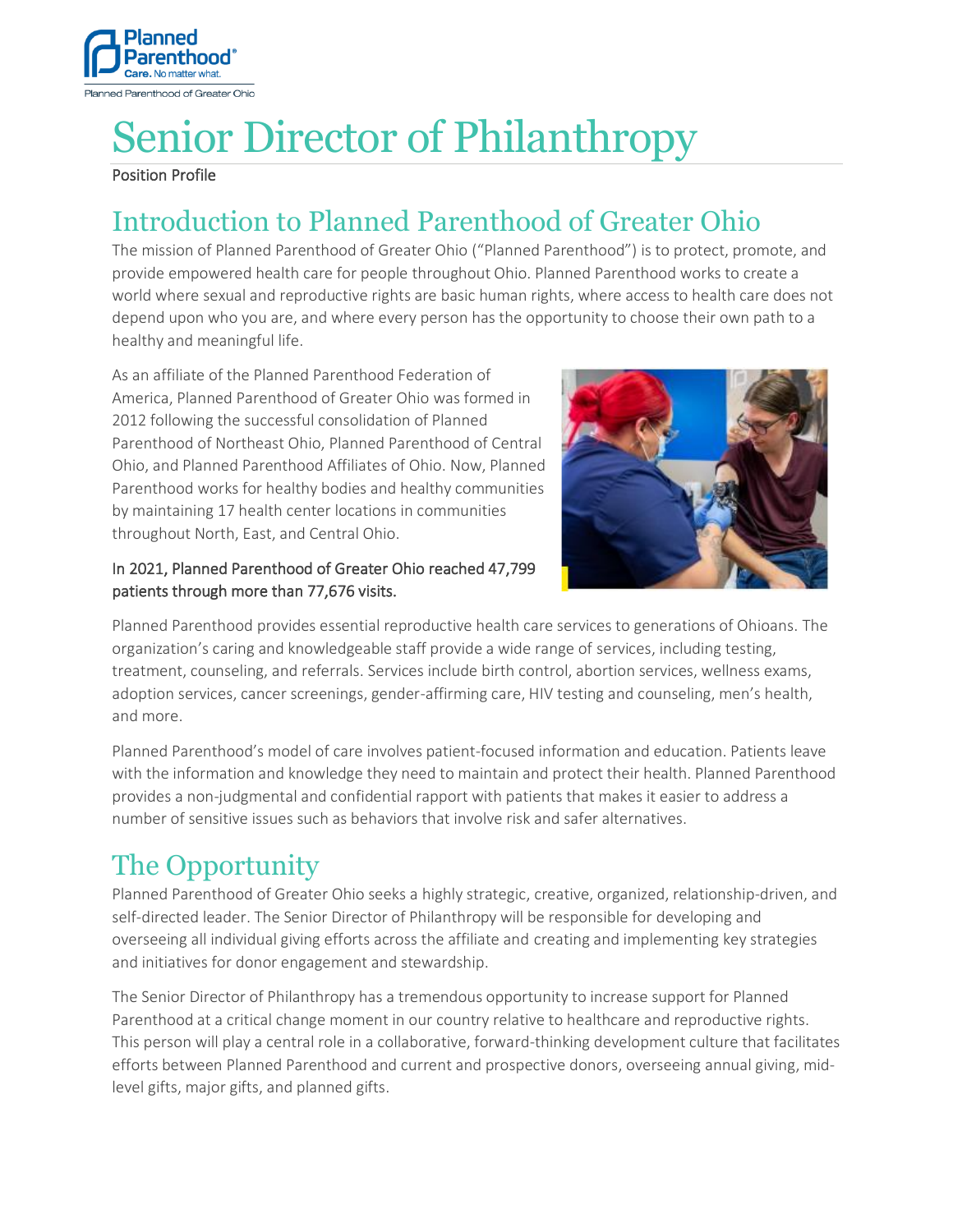

This individual will collaborate with other senior directors in the development department to ensure excellent and seamless coordination of donor engagement efforts for the organization and will serve as a thought partner for the Chief External Affairs Officer. They will lead a dynamic and growing team that includes the organization's Major Gift Officers (Central and Northeast Ohio), Senior Giving Officer (midlevel and individual), Planned Giving Officer, Donor Engagement Manager, and Individual Giving Manager.

Under the direction of the Chief External Affairs Officer and in collaboration with the growing development team, this individual will lead the strategy for all individual giving by identifying sources for renewed, increased, and new funding. In addition, the Senior Director of Philanthropy will develop and implement strategies for leadership donor identification, discovery, cultivation, solicitation, and stewardship. This position will support their team's efforts and hold them accountable for established goals.

## About the Position

### **Key Job Functions**

- Fundraising Strategy Builds and leads the strategic vision for the organization's individual giving; develops a solid and scalable program that will strengthen the philanthropic foundation and raise more funds. Directs the individual giving program, including annual giving, mid-level and major giving, and planned giving.
- Funding Priorities In collaboration with the development leadership team, identifies key funding priorities and/or aligns funding priorities with the interests of donors that will lead to the creation of strong and compelling proposals, cases for support, and other development-related materials.
- **Team Management** Directs a team of gift officers and support staff. Establishes and measures challenging objectives, provides feedback, and mentors team to deliver its best performance. Builds and tracks all team goals and holds team accountable for achieving goals, pivoting when necessary.
- Development Operations Develops strong MOVES management strategies to retain, upgrade, and acquire new leadership donors through meaningful identification, discovery, cultivation, solicitation, and stewardship plans. Develops and owns the team budget, ensuring the most effective use of limited resources.
- **Donor Engagement** Leads the strategic direction of donor-engagement work to deepen relationships with and retain donors through the Circle of Choice giving program, coordinated stewardship plans, virtual and in-person events, leadership councils, and other engagement activities.
- Policies and Practices Implements individual giving policies, procedures, and best practices to maintain strong donor relations and increased organizational efficiency. Ensures effective use of the donor database system. Collaborates with the Development Operations team to ensure effective database management.
- Campaign Development Leads organization-wide fundraising campaigns; builds cases for support and giving-level recognition plans; liaises with steering committees; collaborates across departments; and achieves campaign goals.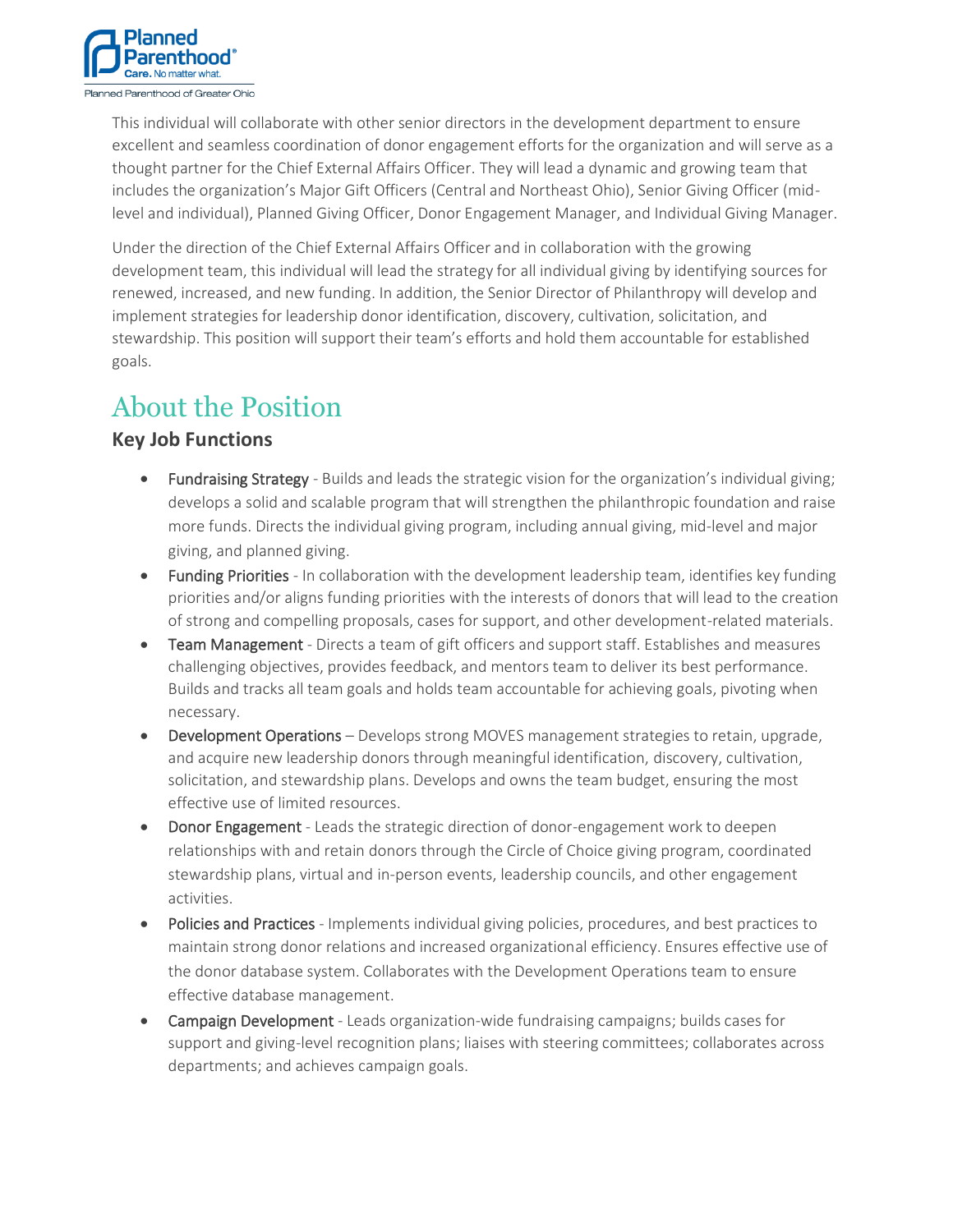

- Collaboration Serves as a development team leader, collaborating with the Chief External Affairs Officer and Senior Directors to envision continued growth for the department, build on and execute long-term strategies, and maintain a strong team spirit within the department.
- Events Collaborates with the marketing and development team on events that maximize fundraising potential and expand the donor base, including virtual and in-person events (e.g., galas, 5Ks, town halls, leadership giving events).

### **Required Competencies**

| Attracts top talent       | Ensures accountability   |
|---------------------------|--------------------------|
| Builds effective teams    | Financial acumen         |
| Communicates effectively  | Interpersonal savvy      |
| Develops talent           | Optimizes work processes |
| Directs work              | Organizational savvy     |
| Drives results            | Plans and aligns         |
| Drives vision and purpose | Strategic mindset        |

### **Qualifications**

*Required*

- Bachelor's degree in communications, public affairs, nonprofit management, or related field, or equivalent knowledge/experience.
- Five years or more experience leading fundraising for an organization and/or leading fundraising teams. Experiences should include:
	- o major donor development, cultivation, and solicitation;
	- o working collaboratively to increase funding; and
	- o forming fundraising strategies and planning.

#### *Desired*

- Participation in leadership development programs/trainings
- Planned giving experience
- CFRE
- Experience in health and/or healthcare

#### **Compensation**

Salary range: \$85,000 - \$95,000, commensurate with experience.

#### **Location**

Work can be performed in an office environment or remotely, at the discretion of the Chief External Affairs Officer. Candidate must reside in Ohio or establish in-state residency within twelve months of offer date.